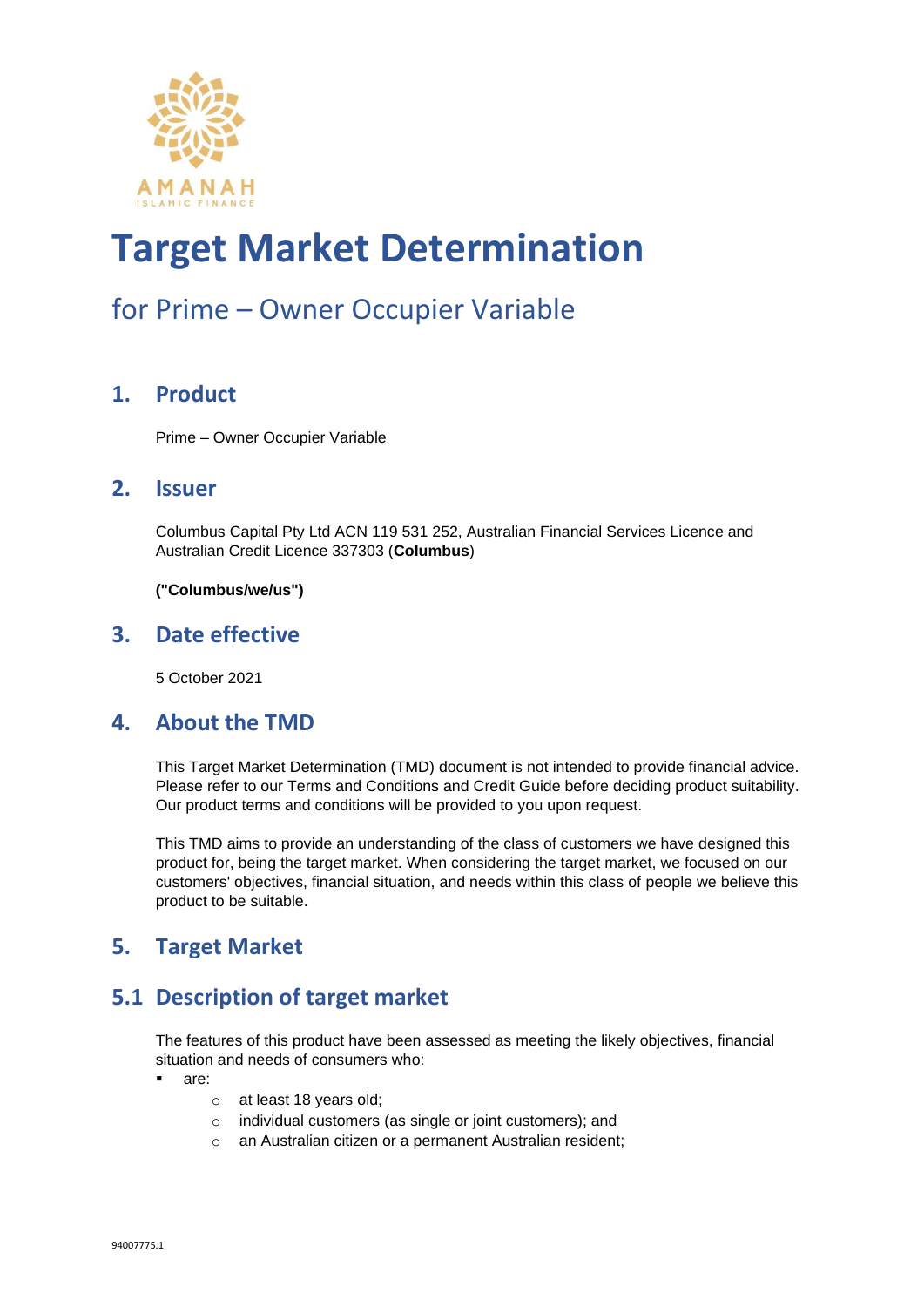

### for Prime – Owner Occupier Variable

- require finance to purchase or refinance an owner-occupied property and who may also wish to release some of the equity in their property for other purposes such as to consolidate debt or to be used for personal or investment purposes;
- require an offset account;
- require the use of a Visa Debit card;
- require the flexibility of a variable rental rate;
- require the ability to make additional extra payments without penalty; and
- want the option of either principal and rent or rent only payments.
- satisfy our eligibility criteria;
- requires Sharia compliant finance faciltiv

Although variable rates fluctuate, the product meets the likely objectives, financial situation and needs of consumers in the target market because it allows them to deposit funds into an offset account and/or make additional payments directly into the finance to reduce the amount of payable whilst maintaining the ability to draw on surplus funds when required. This product also allows consumers to select only or principal and payments in order to reduce their overall debt and build equity.

#### **5.2 Classes of consumers for who the product may not be suitable**

This product may not be suitable for consumers who:

- do not meet the eligibility requirements;
- are seeking the certainty of fixed payments over the term of the finance;
- are looking to purchase or refinance a residential investment property;
- are looking to construct a property; or
- require the ability to provide alternative methods of income verification.

#### **5.3 Description of the Product, including key attributes**

- Variable rental rate;
- Payment options:
	- o principle and ; or
	- o only
	- o 80% for Inner-City postcodes
	- o 90% for Regional postcodes
	- o 90% for Metro and Non-Metro postcodes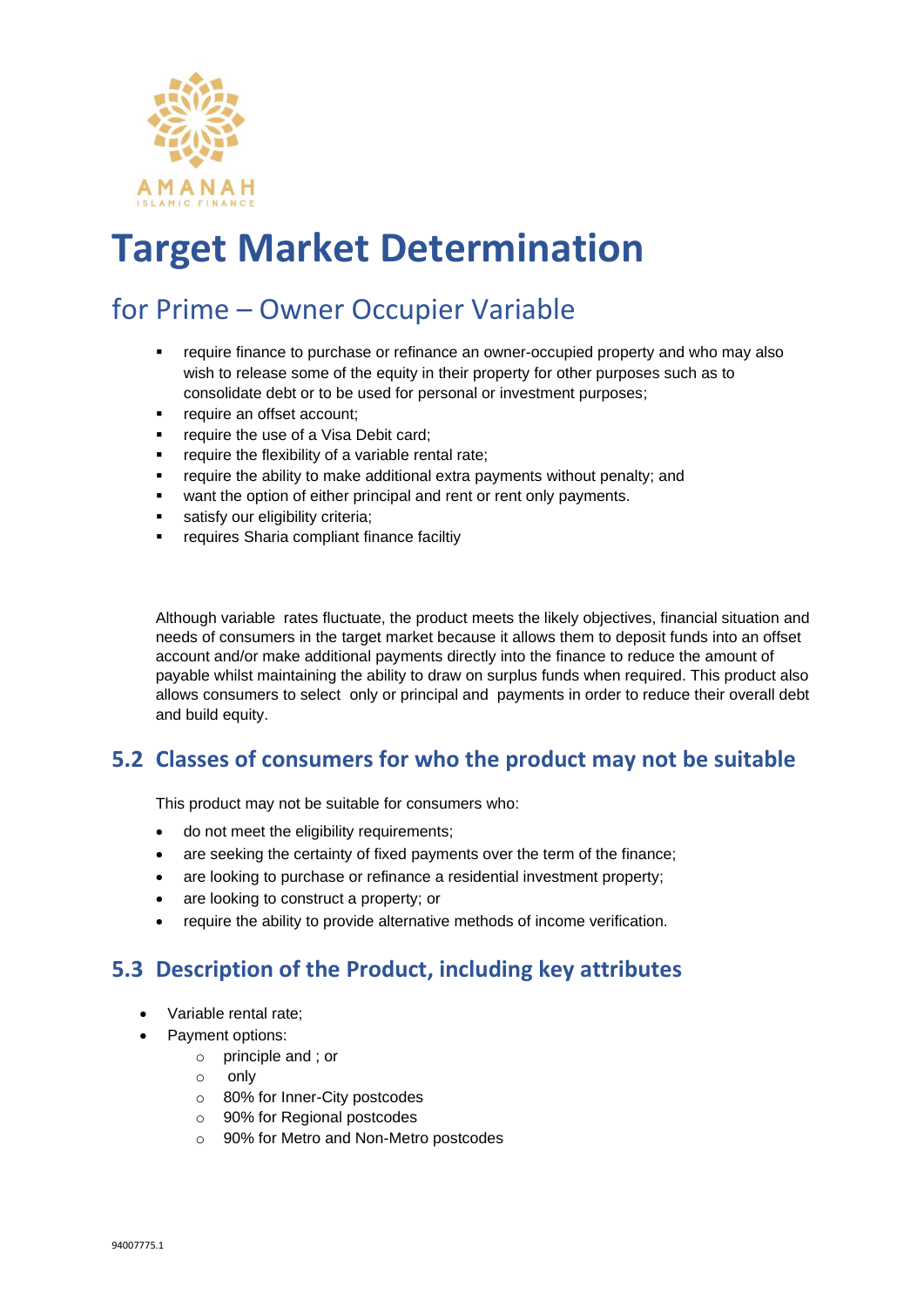

### for Prime – Owner Occupier Variable

- Offset facility available
- Application fee may be payable
- Settlement fee may be payable
- Valuation fee may be payable
- Ongoing fee may be payable

#### **6. Distribution Conditions/ Restrictions**

The following distribution channels and conditions have been assessed as being appropriate to direct the distribution of the product to the target market:

- **Direct** 
	- Online
	- By phone
	- In person (e.g. branch, agency, or premises visit)
- Third party Accredited mortgage brokers subject to Best Interests Duty (BID)

The distribution channels and conditions are appropriate because:

- the product has a wide target market;
- our staff have the necessary training, knowledge and accreditation (if required) to assess whether the consumer is within the target market. All of our staff must continually satisfy annual compliance reviews.
- we rely on existing distributors, methods, controls and supervision already in place;
- our approval system has checks and controls in place to flag applicants who may be outside the target market; and
- accredited mortgage brokers are subject to a higher duty under BID to ensure that the product is in the best interests of the particular consumer.

#### **7. TMD Reviews**

We will review this TMD as follows: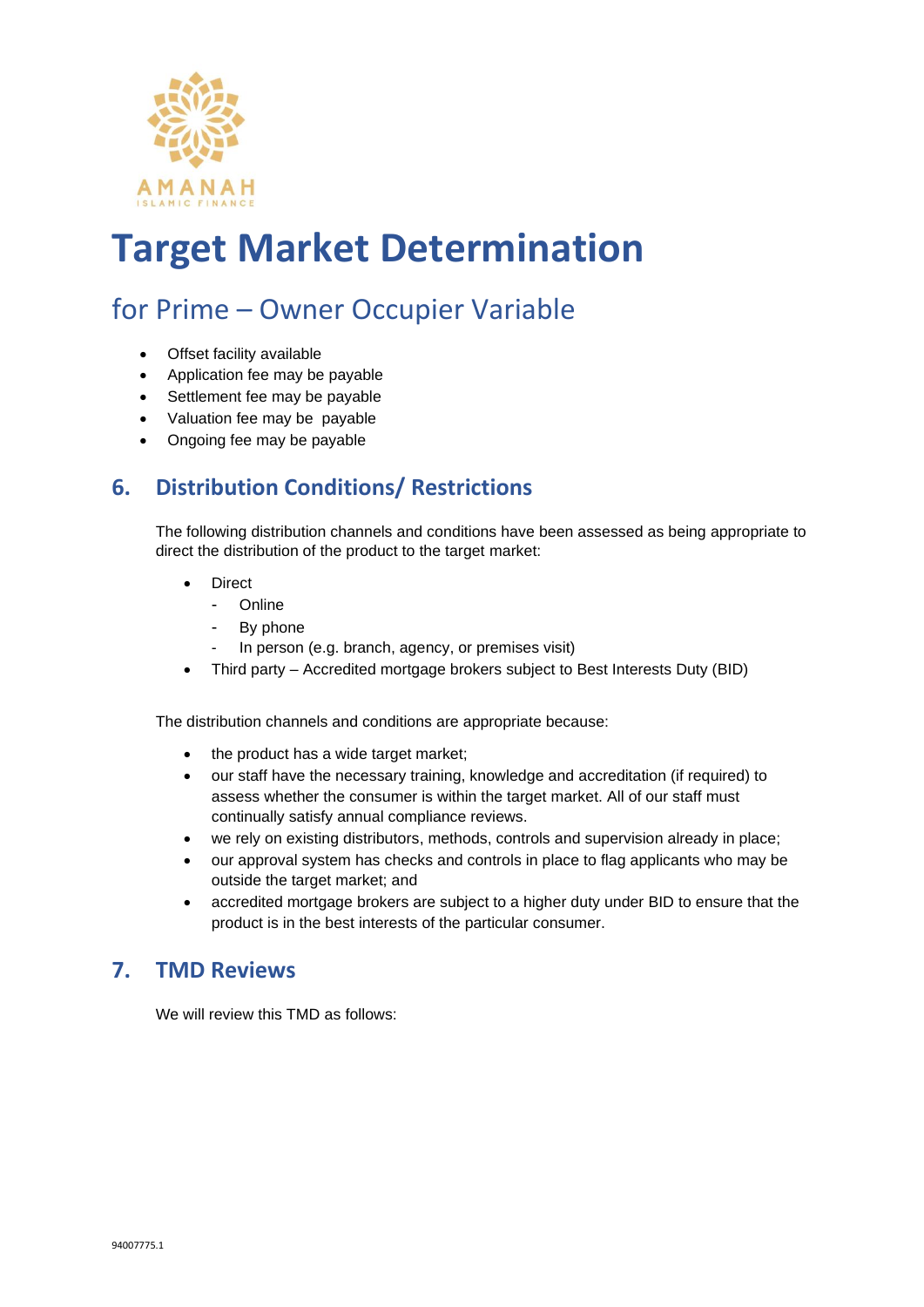

### for Prime – Owner Occupier Variable

| Initial review  | Within 12 months of the date of this TMD                                                                                                                                                                                                                                                                                                                                                                                                                                                                                                                                                           |
|-----------------|----------------------------------------------------------------------------------------------------------------------------------------------------------------------------------------------------------------------------------------------------------------------------------------------------------------------------------------------------------------------------------------------------------------------------------------------------------------------------------------------------------------------------------------------------------------------------------------------------|
| Periodic review | Each year on the anniversary of this TMD.                                                                                                                                                                                                                                                                                                                                                                                                                                                                                                                                                          |
| Review triggers | Specific events will prompt Columbus to review this TMD, which<br>includes:<br>A significant dealing of the product to consumers outside the<br>target market occurs;<br>A significant number of complaints are received from<br>٠<br>customers in relation to the product;<br>A significant number of defaults occur;<br>A significant breach has occurred in connection with the<br>۰<br>issuing and distribution of this product; and<br>A significant number of late payments are being recorded;<br>A material change is made to this product.<br>Unexpected early stage arrears are detected |

If a review trigger occurs, we will complete a review of the TMD within ten business days. Meanwhile, we will cease to offer this product to our customers until our TMD review concludes and any necessary changes to the product or TMD, including distribution methods, are made.

#### **8. Monitoring and reporting of this TMD**

The following data must be provided to us by any person who engages in retail product distribution conduct in relation to this product:

| <b>Type of information</b> | <b>Description</b>                                                                                                                                  | <b>Reporting period</b>                                                                    |
|----------------------------|-----------------------------------------------------------------------------------------------------------------------------------------------------|--------------------------------------------------------------------------------------------|
| <b>Specific Complaints</b> | Details of the complaint, including<br>name and contact details of<br>complainant and substance of the<br>complaint.                                | As soon as practicable and within<br>10 business days of receipt of<br>complaint.          |
| Complaints                 | Number of complaints                                                                                                                                | Every 6 months                                                                             |
| Significant dealing(s)     | Date or date range of the<br>significant dealing(s) and<br>description of the significant<br>dealing (eg, why it is not<br>consistent with the TMD) | As soon as practicable, and in<br>any case within 10 business days<br>after becoming aware |